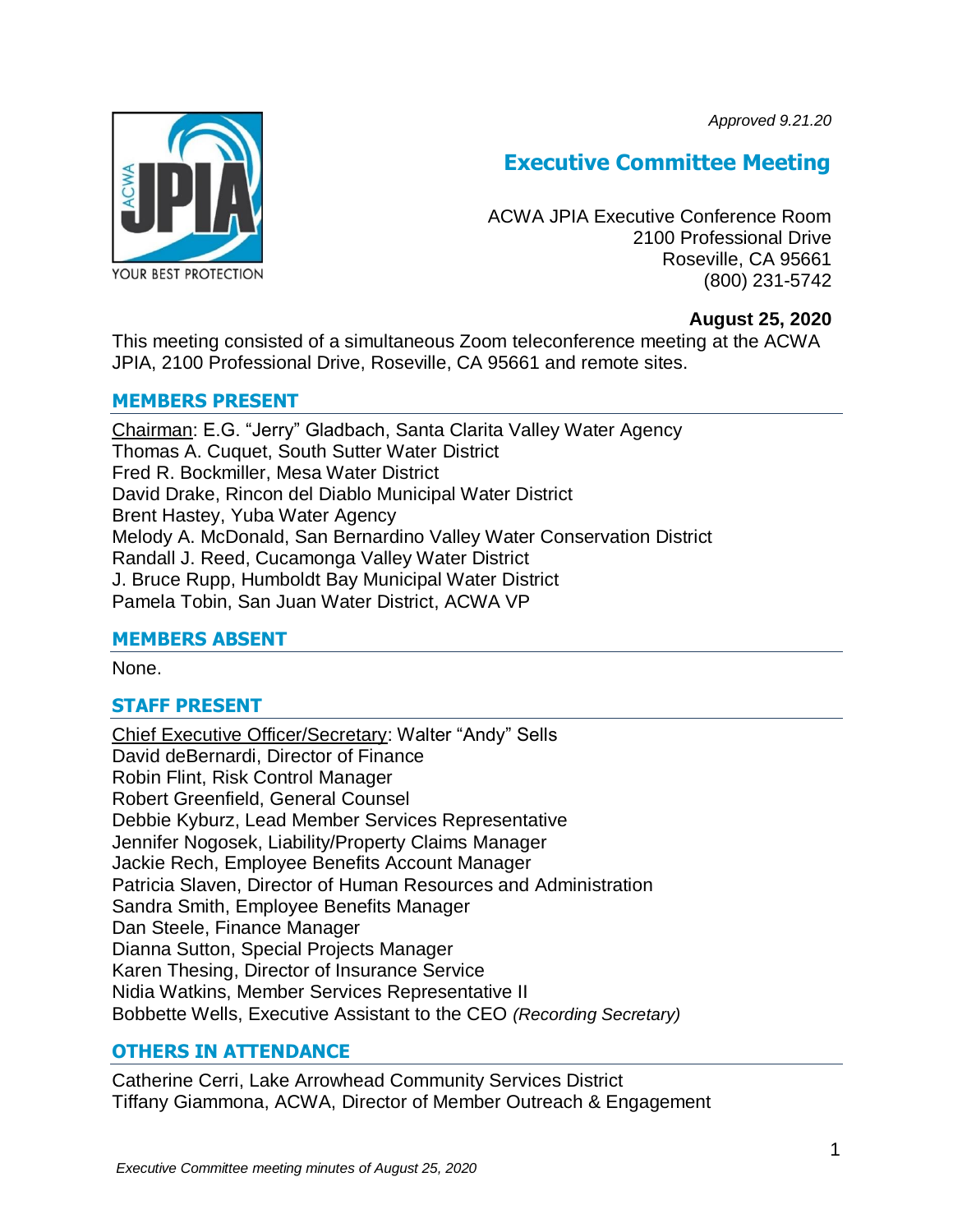Kevin Phillips, Paradise Irrigation District, Finance Chairman Natalie Potter, Lake Arrowhead Community Services District

# **WELCOME/CALL TO ORDER AND ANNOUNCEMENT OF QUORUM/INTRODUCTIONS**

Chairman Gladbach called the meeting to order at 10:04 a.m. Chairman Gladbach announced that there was a quorum.

# **PUBLIC COMMENT**

There was no public comment.

# **PLEDGE OF ALLEGIANCE**

Chairman Gladbach asked all to join him in the pledge of allegiance.

# **CONSENT AGENDA**

Chairman Gladbach called for approval of the Consent Agenda:

M/S/C (McDonald/Drake) (Bockmiller-Yes; Cuquet-Yes; Drake-Yes; Gladbach-Yes; Hastey-Yes; McDonald-Yes; Reed-Yes; Rupp-Yes; Tobin-Yes): That the Executive Committee approve the minutes of the July 23, 2020 meeting; and approve the JPIA disbursements of:

Vendor Payments, Employee Benefits Claim Payments, Payroll, and summary of confidential claims payments for the Liability, Property, & Workers' Compensation Programs: May 16-31, 2020; June 1-15, 2020; June 16-30, 2020; July 1-15, 2020; and July 16-31, 2020.

# **MEMBERSHIP**

Lake Arrowhead Community Services District

Ms. Smith presented Lake Arrowhead Community Services District's application for participation in the Employee Benefits Program.

M/S/C (McDonald/Rupp) (Bockmiller-Yes; Cuquet-Yes; Drake-Yes; Gladbach-Yes; Hastey-Yes; McDonald-Yes; Reed-Yes; Rupp-Yes; Tobin-Yes): That the Executive Committee approve Lake Arrowhead Community Services District's application for participation in the Employee Benefits Program.

# **ADMINISTRATION**

# Meetings attended on behalf of the JPIA

Chairman Gladbach and many other Executive Committee members stated that they had attended the virtual ACWA Conference. It was agreed by all that attended it was well presented and very informative. Ms. McDonald stated that she attended virtually the State Legislative Committee meeting.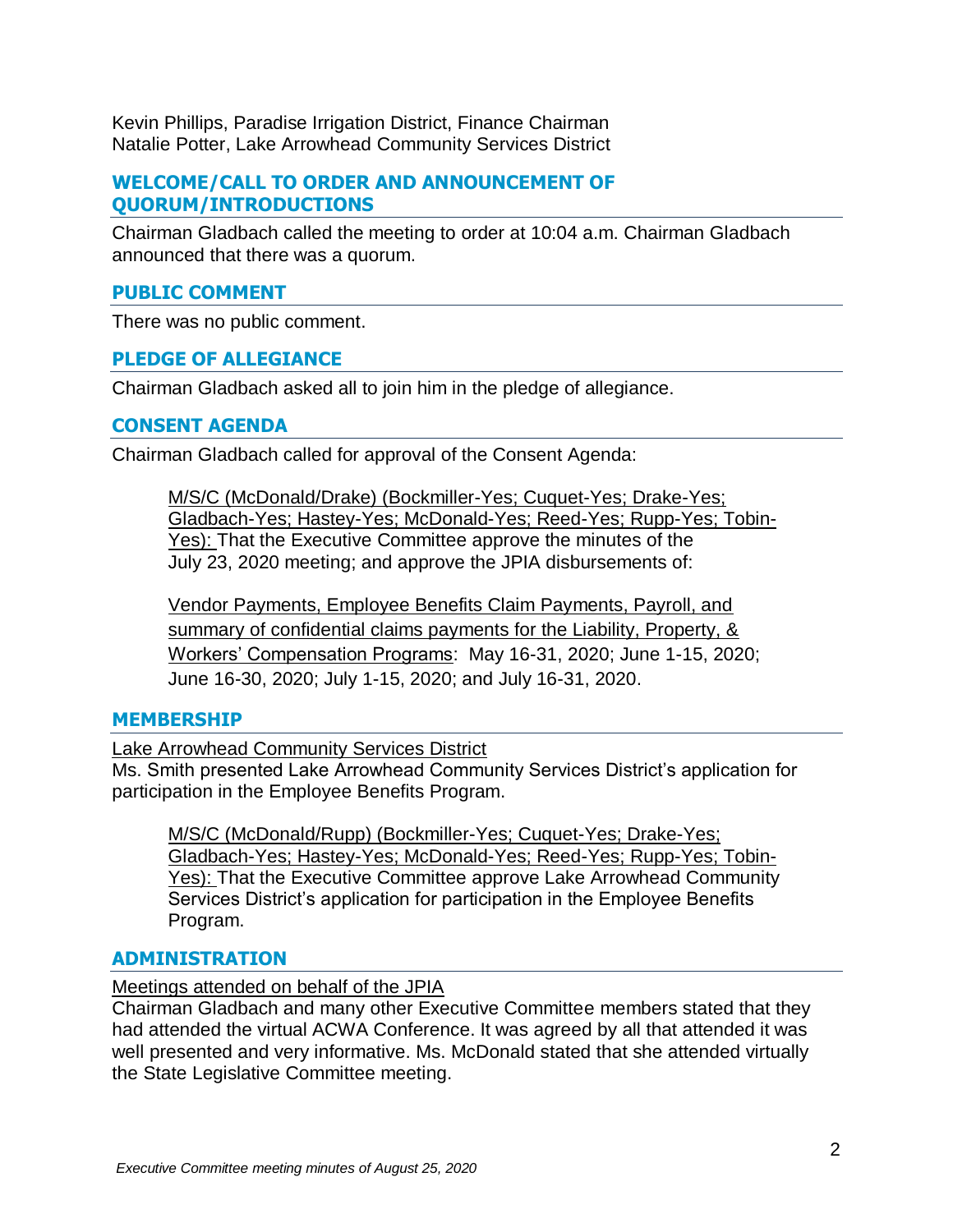#### Meeting Calendar for 2021

Mr. Sells explained that traditionally, a meeting calendar for the upcoming year would be prepared and submitted for approval by the Executive Committee at this meeting. However, with the COVID-19 pandemic lingering, it would be difficult to set a meeting schedule for the 2021 calendar year at this time.

Director Rupp requested that an Employee Benefits Program Committee be scheduled for late March or early April 2021 to evaluate the reserves and get an early feel for the upcoming policy year of 2022.

#### Captive Board Meeting Update

Vice-chair Cuquet gave a brief overview of the meeting of the California Water Insurance Fund's meeting of August 4, 2020.

#### Ceding Additional Premiums to CWIF

Mr. Sells reported that beginning with the Liability Program policy year 2019-20, the JPIA ceded approximately \$19 million in projected losses and expense to the California Water Insurance Fund (CWIF). Over the life of the policy year, CWIF will reimburse the JPIA for claims paid and expenses incurred.

Staff recommended that funds for projected losses and expenses for the Liability Program policy year 2020-21 and funds for the Workers' Compensation Program policy year 2020-21 be ceded to CWIF.

M/S/C (Drake/McDonald) (Bockmiller-Yes; Cuquet-Yes; Drake-Yes; Gladbach-Yes; Hastey-Yes; McDonald-Yes; Reed-Yes; Rupp-Yes; Tobin-Yes): That the Executive Committee approve that the JPIA ceded funds into the California Water Insurance Fund (deposit premium, less direct payout for excess insurance) for the Liability Program and Workers' Compensation Programs for the 2020-21 policy years.

# Idyllwild Water District

Mr. Sells relayed that there has recently been a great deal of turnover in management at the Idyllwild Water District in the management level. This has resulted in three Employment Practices Liability claims. One has resolved, and two are pending. In addition, there has been an increase in negative media reports regarding the District. While attending the mediation in two of these matters, concern has been raised that there are additional claims coming.

At this time, Idyllwild Water District's losses for the past two years have a total net incurred of \$275,000. During the same time period the District has premiums collected of \$38,641.

Staff had sent a letter to the District informing them that it was the intention to recommend to the Executive Committee at this meeting that the District be allowed to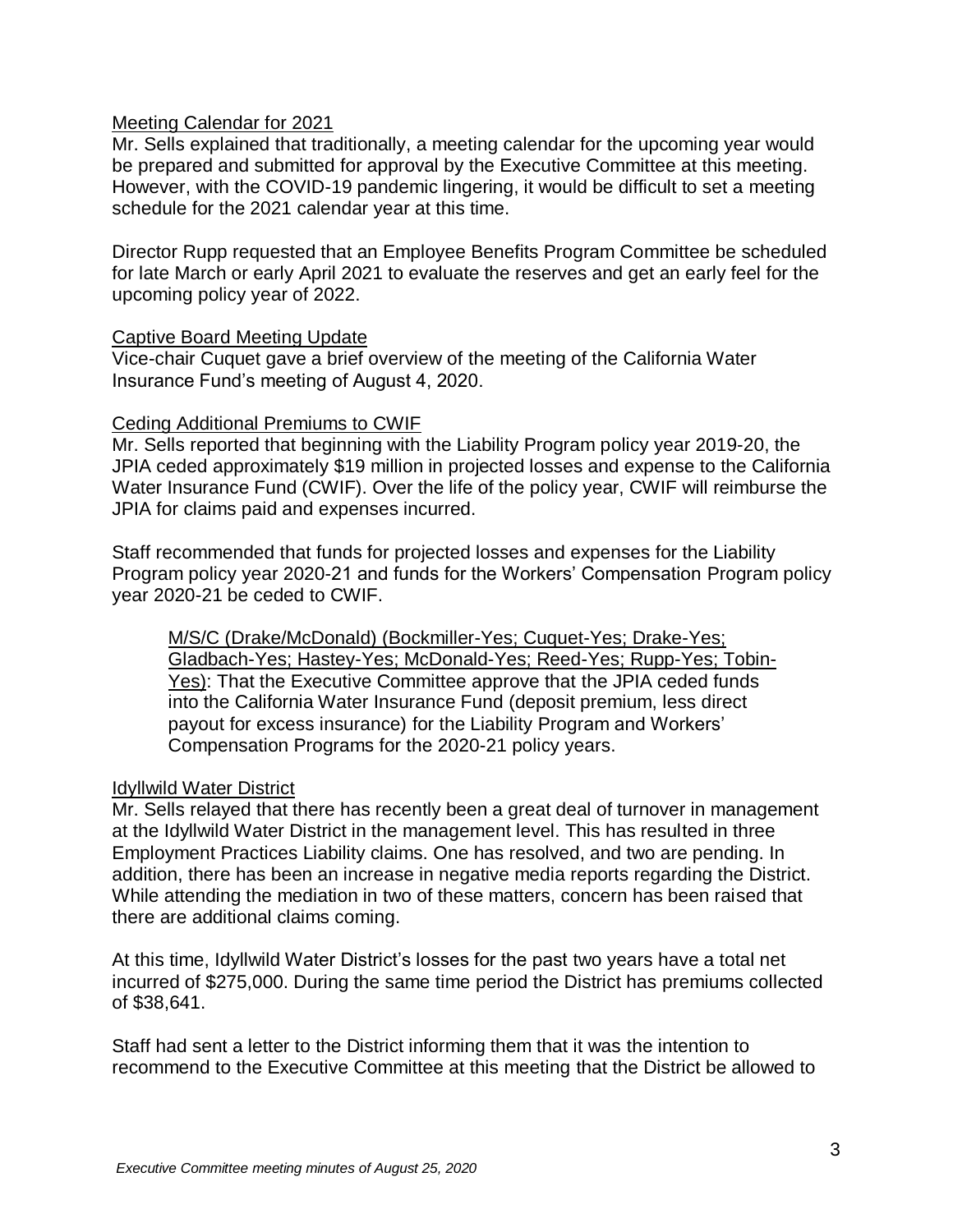continue participation in the Liability Program, but that coverage for future Employment Practice claims be excluded from coverage.

Mr. Sells informed the Committee that the District has requested additional time to prepare a response to this agenda item. Staff is working with the District and its counsel to make a presentation at the next scheduled meeting regarding the stability of the District.

Staff recommended moving this matter to the next meeting, thus no action was taken.

#### CEO Performance Appraisal Process

Ms. Slaven relayed that each year, the Executive Committee conducts a performance appraisal of the Chief Executive Officer (CEO). The results are reviewed and approved by the Executive Committee. The online survey will be available on August 28, 2020 and will close on September 11, 2020.

Ms. Slaven will coordinate the results and provide a copy to Chairman Gladbach. All results and recommendations will be reviewed with the Executive Committee at the September 21, 2020 meeting.

#### **PROGRAMS**

#### Liability Program

Chair McDonald reported on the recommendations of the Liability Program Committee's meeting on August 24, 2020. The following action items were presented to the Executive Committee for approval:

M/S/C (McDonald/Tobin) (Bockmiller-Yes; Cuquet-Yes; Drake-Yes; Gladbach-Yes; Hastey-Yes; McDonald-Yes; Reed-Yes; Rupp-Yes; Tobin-Yes): That the Executive Committee accept the recommendation of the Liability Program Committee to approve the proposed revisions to the Memorandum of Liability Coverage, to be effective October 1, 2020.

M/S/C (McDonald/Tobin) (Bockmiller-Yes; Cuquet-Yes; Drake-Yes; Gladbach-Yes; Hastey-Yes; McDonald-Yes; Reed-Yes; Rupp-Yes; Tobin-Yes): That the Executive Committee accept the recommendation of the Liability Program Committee to approve the reinsurance terms, conditions, and premiums presented with a "not to exceed" price of \$7,250,000; that the California Water Insurance Fund to cover the 10X10 layer of the tower; effective for the policy year beginning October 1, 2020.

M/S/C (McDonald/Rupp) (Bockmiller-Yes; Cuquet-Yes; Drake-Yes; Gladbach-Yes; Hastey-Yes; McDonald-Yes; Reed-Yes; Rupp-Yes; Tobin-Yes): That the Executive Committee accept the recommendation of the Liability Program Committee to approve no change in billing rate to members, effective October 1, 2020, as presented.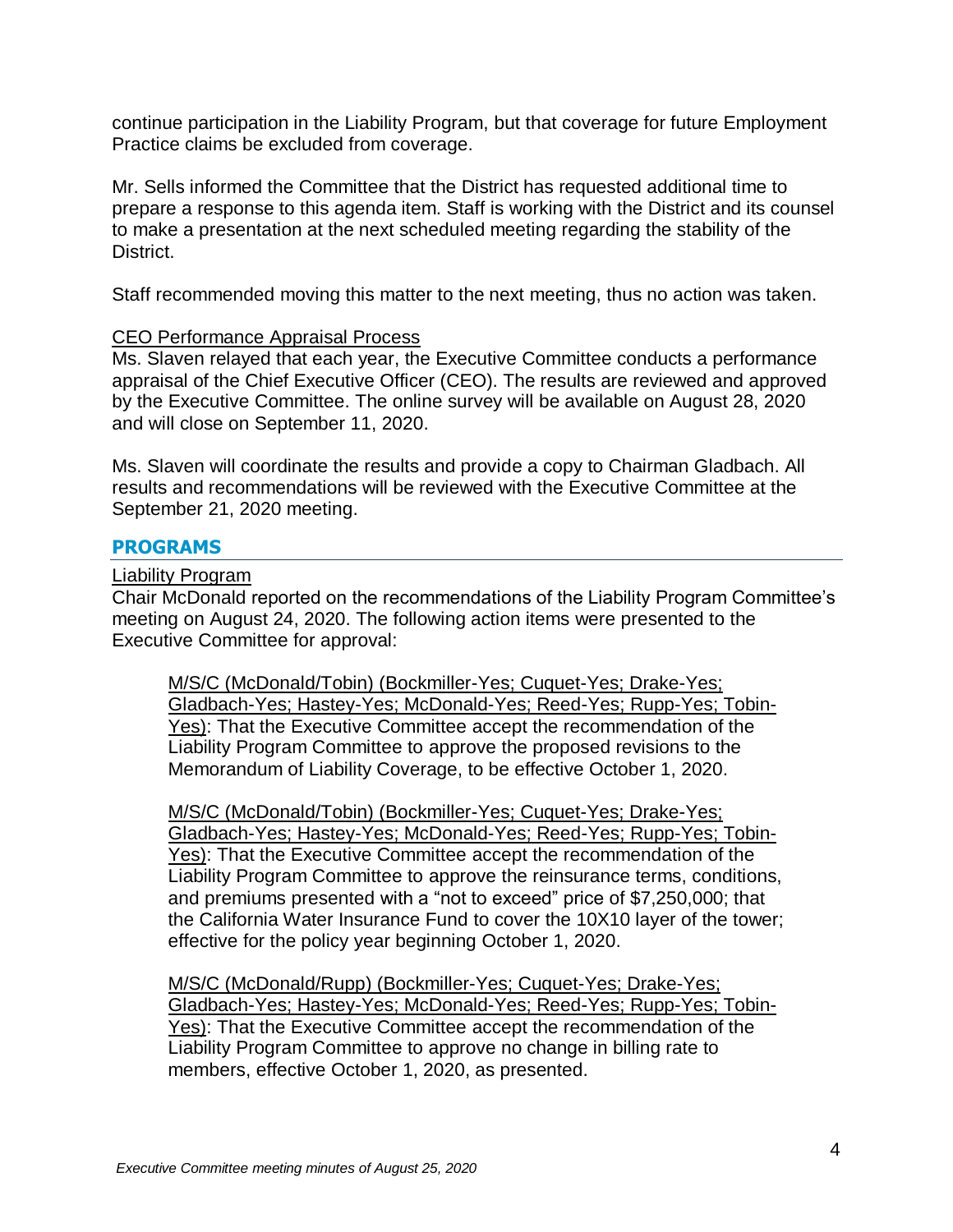# **Significant Claims**

Pursuant to Government Code 54956.95, Mr. Greenfield reported on claims that had been previously presented for authority:

- Lucero Farms vs. Semitropic Water Storage District
- Bennett vs. Rancho California Irrigation District
- Sten vs. Vallecitos Water District

# **FINANCE**

Finance Chairman Phillips reported on the recommendations of the Finance & Audit Committee's meeting on August 24, 2020. The following action items were presented to the Executive Committee for approval:

M/S/C (Drake/Rupp) (Bockmiller-Yes; Cuquet-Yes; Drake-Yes; Gladbach-Yes; Hastey-Yes; McDonald-Yes; Reed-Yes; Rupp-Yes; Tobin-Yes): That the Executive Committee accept the recommendation of the Finance & Audit Committee to approve the Investment Policy, as presented, and forward to the Board of Directors for approval.

# **CLOSED SESSION**

Before proceeding into closed session, General Counsel announced the items to be discussed.

M/S/C (McDonald/Drake) (Bockmiller-Yes; Cuquet-Yes; Drake-Yes; Gladbach-Yes; Hastey-Yes; McDonald-Yes; Reed-Yes; Rupp-Yes; Tobin-Yes): That the Executive Committee adjourn to closed session.

At approximately 11:45 a.m., the Executive Committee, upon advice of General Counsel, adjourned to closed session pursuant to Government Code(s) Section 54956.95 to discuss Liability and/or Workers' Compensation claims in:

- 1. Conger, et al vs. Montecito Water District
- 2. City of Santa Clarita vs. Santa Clarita Valley Water Agency

M/S/C (Rupp/Hastey) (Bockmiller-Yes; Cuquet-Yes; Drake-Yes; Gladbach-Yes; Hastey-Yes; McDonald-Yes; Reed-Yes; Rupp-Yes; Tobin-Yes): That the Executive Committee reconvene to open session.

The Committee returned to open session at approximately 11:58 a.m.

- Closed session item #1: No action was taken, instructions given to staff.
- Closed session item #2: No action was taken, instructions given to staff.

# **MISCELLANEOUS**

# Future agenda items

Director McDonald asked that an update on Santa Clarita Valley Water Agency be brought to the next meeting.